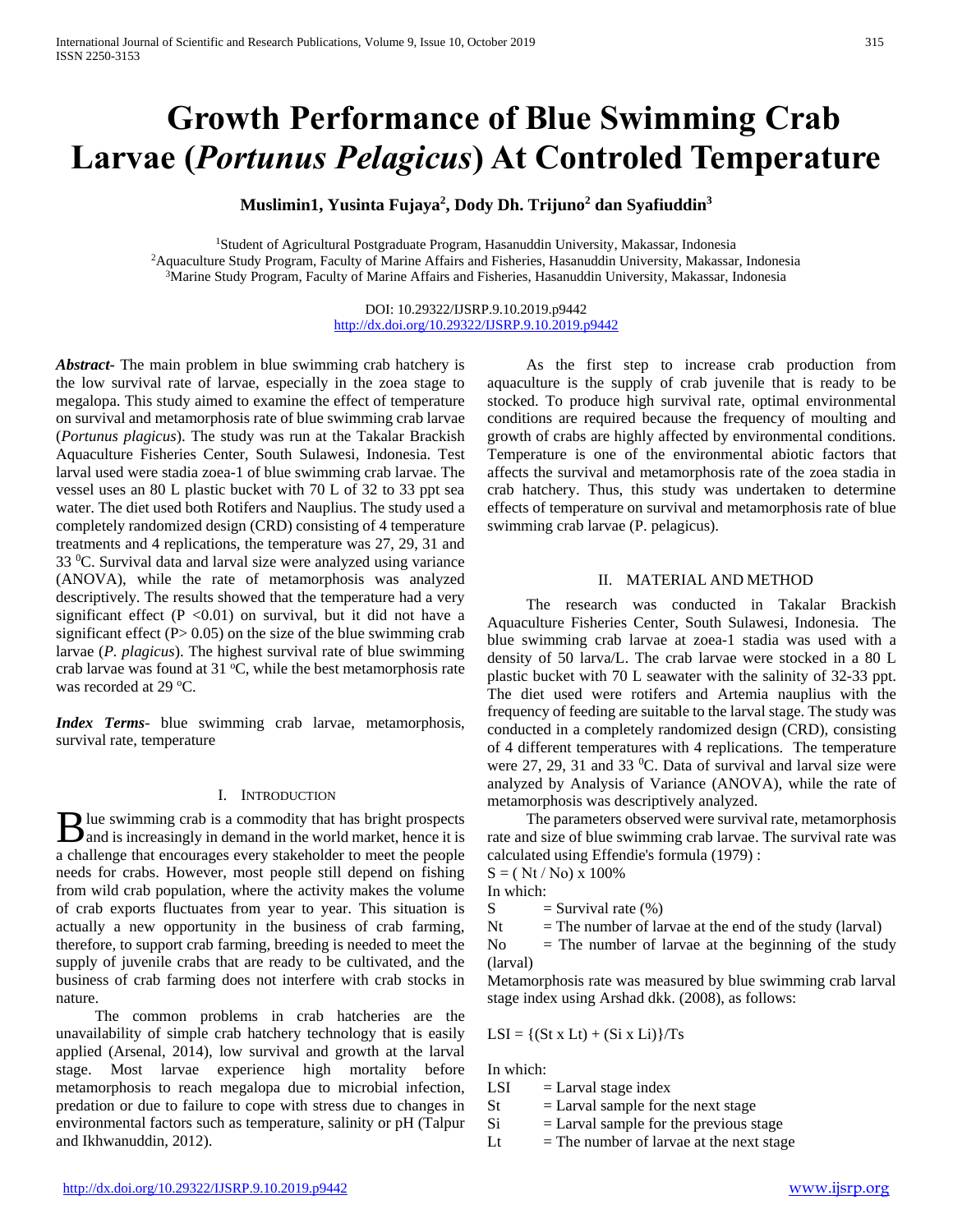- $Li = The number of larvae at the previous stage$
- $Ts = Total number of samples$

 Larva size includes body weight, total length, and body length. Body weight and length measurements were taken at the end of the study. Weight measurements using an analytical balance (0.0000 g), while the measurement of larval length using a microscope. The total length of the larvae was measured from the tip of the rostrum to the end of the telson and body length was measured from the base of the rostrum to the base of the telson.

# III. RESULT AND DISCUSSION

## **RESULT**

The mean survival rate of the blue swimming crab larvae  $Z_1$ - Z<sup>4</sup> on four different treatment is shown in Table 1.

|  |  | Table 1. The survival rate average of the blue swimming crab larvae Z <sub>1</sub> - Z <sub>4</sub> at four different treatments |  |  |  |  |  |  |
|--|--|----------------------------------------------------------------------------------------------------------------------------------|--|--|--|--|--|--|
|--|--|----------------------------------------------------------------------------------------------------------------------------------|--|--|--|--|--|--|

| Treatment $(°C)$ | Survival Rate (%)           |  |
|------------------|-----------------------------|--|
| רר               | $19.33 \pm 1.11^{\text{a}}$ |  |
| 29               | $20.75 + 0.57$ <sup>a</sup> |  |
|                  | $24.09 \pm 0.32^b$          |  |
|                  | $20.83 \pm 0.69^{\circ}$    |  |

Note: different letters in the same column show significant differences between treatments at the 5% level ( $P < 0.05$ )

The mean larval stage index of the blue swimming crab larvae  $Z_1$ - $Z_4$  at four different treatments are presented in Table 2.

|  |  | Table 2. The Larva Stage Index (LSI) average of the blue swimming crab larvae Z1-Z4 at four different treatments |
|--|--|------------------------------------------------------------------------------------------------------------------|
|  |  |                                                                                                                  |

| 1                               | $\overline{2}$               | 3     |                         |       | Age of Larvae (day) |       |       |       |       |       |       |  |  |  |  |
|---------------------------------|------------------------------|-------|-------------------------|-------|---------------------|-------|-------|-------|-------|-------|-------|--|--|--|--|
|                                 |                              |       | $\overline{\mathbf{4}}$ | 5     | 6                   | 7     | 8     | 9     | 10    | 11    | 12    |  |  |  |  |
|                                 | 1                            | 1.1   | 1.3                     | 1.7   | 1.7                 | 2.5   | 2.6   | 3     | 3.4   | 3.6   | 4.4   |  |  |  |  |
| $Z_1$                           | $Z_1$                        | $Z_1$ | $Z_1$                   | $Z_2$ | $Z_2$               | $Z_2$ | $Z_3$ | $Z_3$ | $Z_3$ | $Z_4$ | $Z_4$ |  |  |  |  |
|                                 |                              |       |                         |       |                     |       |       |       |       |       |       |  |  |  |  |
| 1                               | 1                            | 1.2   | 1.4                     | 1.6   | 1.8                 | 2.5   | 2.7   | 2.9   | 3.6   | 4.0   | 4.2   |  |  |  |  |
| $Z_1$                           | $Z_1$                        | $Z_1$ | $Z_1$                   | $Z_2$ | $Z_2$               | $Z_2$ | $Z_3$ | $Z_3$ | $Z_4$ | $Z_4$ | $Z_4$ |  |  |  |  |
|                                 |                              |       |                         |       |                     |       |       |       |       |       |       |  |  |  |  |
| 1                               |                              | 1.1   | 1.3                     | 1.7   | 1.8                 | 2.4   | 2.7   | 3.1   | 3.5   | 3.9   | 4.0   |  |  |  |  |
| $Z_1$                           | $Z_1$                        | $Z_1$ | $Z_1$                   | $Z_2$ | $Z_2$               | $Z_2$ | $Z_3$ | $Z_3$ | $Z_3$ | $Z_4$ | $Z_4$ |  |  |  |  |
|                                 |                              |       |                         |       |                     |       |       |       |       |       |       |  |  |  |  |
| 1                               |                              | 1.1   | 1.2                     | 1.6   | 1.6                 | 2.3   | 2.7   | 3.2   | 3.4   | 4.0   | 4.1   |  |  |  |  |
| $Z_1$                           | $Z_1$                        | $Z_1$ | $Z_1$                   | $Z_2$ | $Z_2$               | $Z_2$ | $Z_3$ | $Z_3$ | $Z_3$ | $Z_4$ | $Z_4$ |  |  |  |  |
| LSI<br>LSI<br>LSI<br><b>LSI</b> | Stad<br>Stad<br>Stad<br>Stad |       |                         |       |                     |       |       |       |       |       |       |  |  |  |  |

The mean size (total length, body length and weight) of the blue swimming crab larvae  $Z_1$ - $Z_4$  for four different treatment are shown in Table 3.

**Table 3. The Size average (total length, body length and weight) of the blue swimming crab larvae Z1-Z<sup>4</sup> in four different treatments**

| Treatment | Total Length                       | Body Length                         | Body Weight    |
|-----------|------------------------------------|-------------------------------------|----------------|
| (°C)      | (um                                | (um)                                | $(\mathbf{g})$ |
| 27        | $4228.377 \pm 167.1991^{\circ}$    | $2950.858 \pm 68.8112^{\text{a}}$   | 0.002333       |
| 29        | $4237.424 + 153.0696^{\circ}$      | $2989.956 \pm 82.3297$ <sup>a</sup> | 0.002636       |
| 31        | $3819.049 \pm 544.4801^{\circ}$    | $2902.860 \pm 364.0756^{\circ}$     | 0.002600       |
| 33        | $3704.276 \pm 553.8385^{\text{a}}$ | $2720.609 \pm 314.9689^{\circ}$     | 0.003400       |

Note: the same letter in the same column shows no significant difference between treatments at the 5% level (P> 0.05)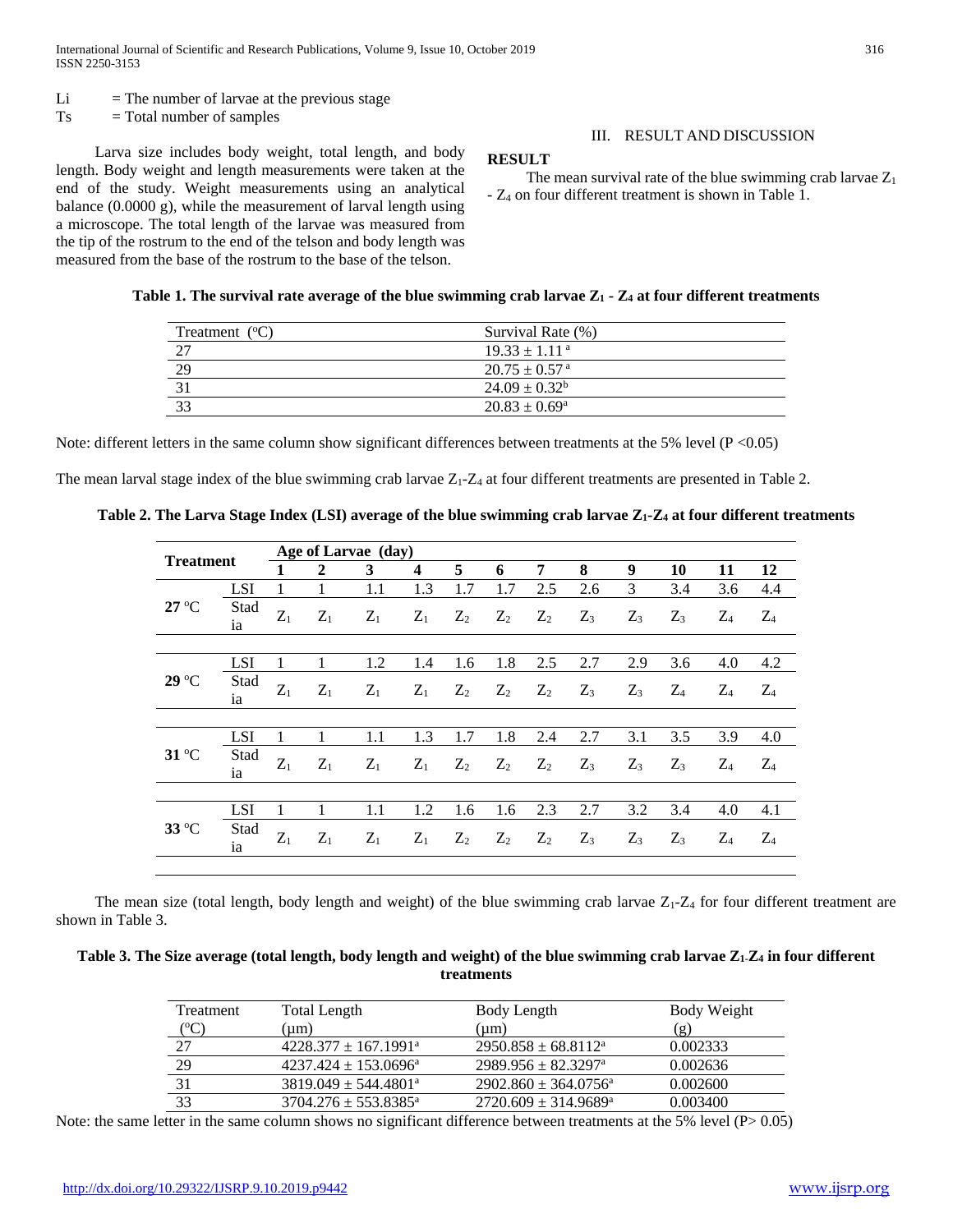#### IV. DISCUSSION

 The results showed that the temperature significantly affected (P>0.05) the survival rate of blue swimming crab larvae  $Z_1$ - $Z_4$  in each treatment. The best survival rate was found at a temperature of 31 <sup>o</sup>C with the survival rate of  $24.09 \pm 0.32$ %, while the lowest survival rate was observed at  $27 \degree C$  with survival rate of  $19.33 \pm 1.11\%$ . These results indicate that blue swimming crab larvae tend to be at temperatures that are not too cold or warm.

 Temperature is one of the environmental factors that can directly affect the life of aquatic organisms, including blue swimming crab larvae. Temperature can determine the high or low survival rate of crab larvae. According to Zaidin, et.al. (2013), water temperature significantly influences the survival of blue swimming crabs and other marine organisms, where temperature changes have a significant effect on the metabolic rate and activity of other organisms.

 Besides, the temperature can affect the high and low solubility of oxygen in the water and the level of oxygen consumption of crab larvae. Changes in environmental factors such as temperature, dissolved oxygen, salinity, and other water quality can affect the time and frequency of moulting and an increase in crustacean size (Setyadi, 2008). Annual temperature variations can affect the peak spawning season which varies between the geographical locations of the waters (de Lestang et.al. 2003). Temperature is one of the important abiotic factors that affect activity, appetite, oxygen consumption, and the rate of crustacean metabolism (Zacharia and Kakati, 2004).

 Temperature is one of the most important environmental factors in the rearing of crab larvae, as it has been suggested that temperature can affect larvae in terms of morphology, metabolism, oxygen consumption, food predation rates, growth and development, survival and biochemical composition during their initial stages. (Dahlhoff, 2004; Pepin, 1991; Portner et.al., 2005; Shirley et.al., 1987). In this study, the highest survival rate was found at 31  $\degree$  C, while at the temperature of 27, 29 and 33  $\degree$  C, a lower percentage of survival rates was observed. A similar study was conducted by Bryars and Havenhand (2006), and they found high survival rates of *P. pelagicus* larvae at 25 ° C, while high mortality was observed at 17 ° C.

 Recent studies have found that temperature is an abiotic factor that strongly influences P. pelagicus larvae during larval rearing periods. Temperature not only affects the survival rate, growth rate, metamorphosis rate, and molting period but also affects the development of the lysosome membrane, which affects intracellular digestion (Lima and Pechenik, 1984; Deschaseaux et.al., 2011). Furthermore, Moullac (2000) reports that at 40  $\degree$  C is the extreme temperature for larvae, while the optimal temperature ranges from 25-30 ° C results in better survival of crab larvae.

 In the present study, the water temperature used during the rearing of blue-swimming crab larvae is in an optimal range for the survival of the crab larvae, which is  $27-33$  °C. This refers to the finding of Juwana and Romimohtarto (2000), who stated that the optimal temperature for the megalopa phase of blue-swimming crab larvae ranges from 28 to 34º C. Ikhwanuddin et al. (2012) stated that the optimal temperature for the rearing of P. Pelagicus larvae was 30 °C.

 The measurement of the blue swimming crab larva metamorphosis rate as shown through the Larva Stage Index (LSI) showed that at temperatures of 27, 31 and 33  $^{\circ}$ C, the crab

metamorphosis rate are slow and the larval phase period becomes longer in the Z3 stage, where at the Z3 stage the period reaches 3 days and then changes to Z4 stage, while at a temperature of 29 °C the rate of metamorphosis is faster where the Z3 stage only takes 2 days to reach the Z4 stage. This result was in line with the finding of Baylon et.al., (2001) who conducted studies on mangrove crabs (Scylla serrata), found that during the rearing period, the optimum temperature for the highest metamorphosis rate of S. serrata larvae to megalopa was 26-29 °C.

 Furthermore, the results of the study showed that the temperature (treatment) had no significant effect  $(P> 0.05)$  on the average size of the crab larvae (Table 3). This shows that at all levels of the treatment, the size of the swimming crab larvae is relatively not different. However, the temperature remains a limiting factor for maintenance of crab larvae, because it affects the survival and rate of metamorphosis. According to Josileen and Menon (2005), the two most important environmental factors that affect moulting and growth in crustaceans are the temperature, quality, and quantity of food. Compared to these parameters, light and salinity are not significantly affect the moulting and intermoult periods which both of these variables are the growth factor of crustacean larvae. Similarly, Susanto et.al. (2003) reported that the length of change in metamorphosis is caused by temperature, feeding patterns and feed nutrients.

 The results of the present study also showed that the crab larvae in the zoea stage have a low tolerance to temperature, this is shown by the performance (size and survival) of crab larvae when reared at inappropriate temperature conditions, significantly affect survival rate but do not have a significant effect on the size of the larvae. Temperature is one of several environmental factors that directly affect the life of crustacean larvae, hence temperature can be a determining factor in the survival rate of larvae. According to Reiber and Birchard (1993), the main effect of temperature on the physiology of crustaceans is to increase the rate of intermolecular friction and the rate of chemical reactions.

# V. CONCLUSION

 Based on the results of the research, it can be concluded that the highest survival of crab larvae (P. pelagicus) was found at the temperature of 31 °C and the shortest metamorphosis rate was observed at the temperature of 29 °C, while the lowest survival rate was at 27 °C. Temperature does not significantly affect the size of the crab larvae.

#### **REFERENCES**

- [1] Baylon, J.C., A.N. Failaman & E.L. Vengano. 2001. Effect of salinity on survival and metamorphosis from zoea to megalopa of the mud crab *Scylla serrata* Forskal (Crustacea: Portunidae). Asian Fisheries Science. 14:143-151
- [2] Bryars, S. R. and Havenhand, J. N. 2006. Effects of constant and varying temperatures on the development of blue swimmer crab (Portunus pelagicus) larve: Laboratory observatons and field predictions for temperate coastal waters. Journal of Experimental Marine Biology and Ecology. 329, 218-229.
- [3] Dahlhoff, E. P. 2004. Biochemical indicators of stress and metabolism: Applications for marine ecological studies. Annual Review of Physiology. 183-207.
- [4] Deschaseaud, E., Taylor, A. and Maher, W. 2011. Measure of stress response induced by temperature and salinity changes on hatched larvae of three marine gastropod species. Journal of Experimental Marine Biology and Ecology. 397, 121-128.